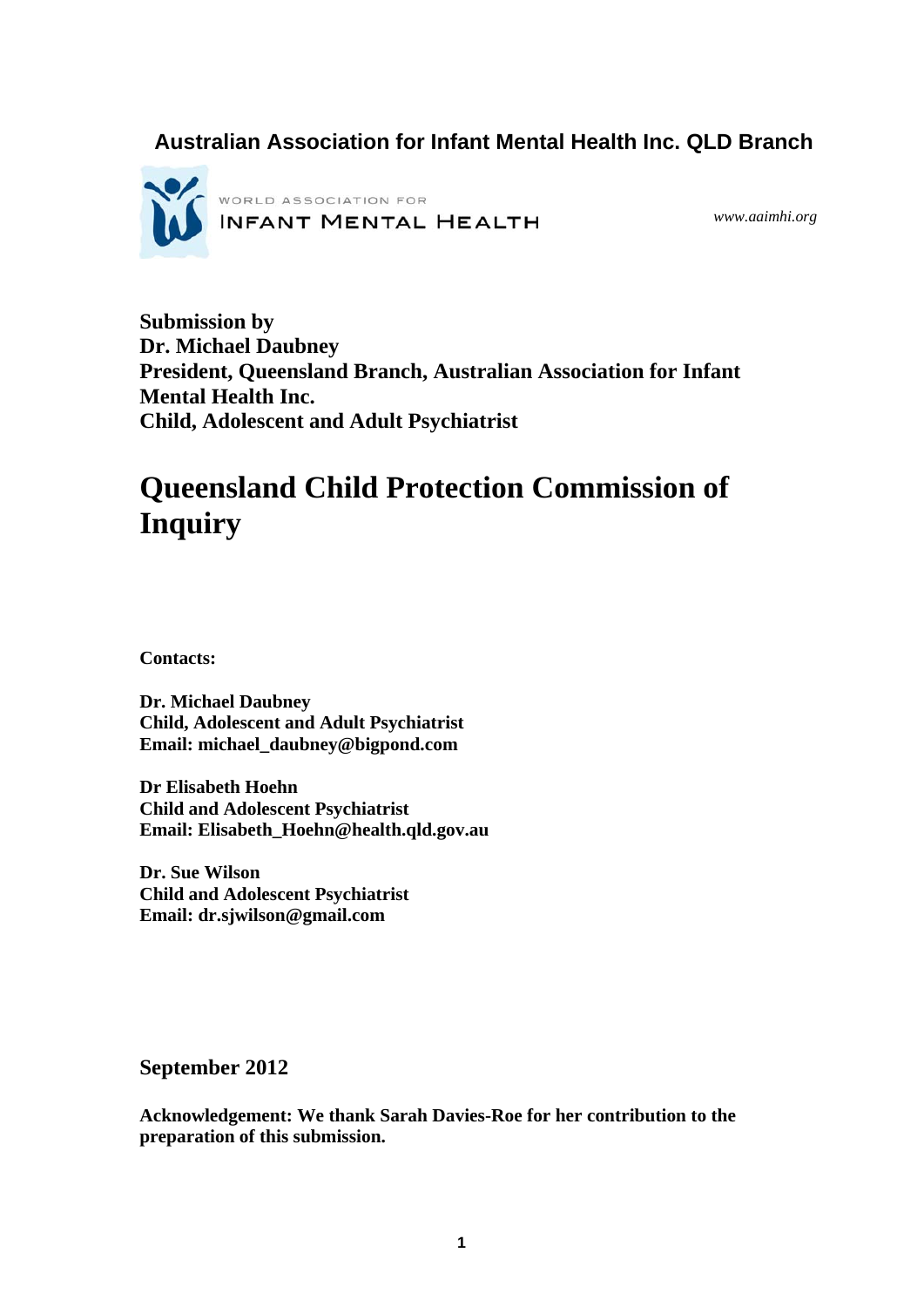## **Background**

Affiliated with the World Association for Infant Mental Health, the Australian Association for Infant Mental Health Inc (AAIMHI) is a national organisation of professionals from many fields who work with infants and their families. Our mission is to work towards improving professional and community recognition that *infancy is a critical time for psycho-social development*. This submission is from the Queensland Branch of the Australian Association for Infant Mental Health Inc. Our underlying position overall is that the current Queensland Child Protection Commission of Inquiry needs to give full consideration to the best interests of infants living in Queensland.

In the 2010 -2011 year, across Australia children aged less than 12 months of age were most likely to be the subject of substantiated abuse and neglect (12.0 per 1000 children). This pattern is consistent in Queensland (9.3 per 1000 children). In Queensland, children aged 1-4yrs of age made up the next highest group of children where abuse and neglect were substantiated (5.7 per 1000 children).

Together children aged 0-4yrs made up 40.93% of children who were the subject of substantiated abuse and neglect (AIHW 2012: 12; 52)

In this same year, in Queensland the number of children aged less than 1 yr and 1-4 yrs admitted to out of home care made up 43% of all children in care (468 infants or 17.7% and 668 young children or 25.3% respectively). (AIHW 2012: 66). While the majority of this group were placed in home-based care as at  $30<sup>th</sup>$  June 2011, there were also a small portion who were placed in residential care (2.5%) (AIHW 2012: 70).

The vulnerability and needs of infants entering the child protection system can not be underestimated. Infants and toddlers are the age group most vulnerable to abuse and neglect and its aftermath. Infants suffer from the impact of abuse & neglect from the time it occurs. In other words there immediate effects, such as changes in feeding/digestion or sleeping, as well as enduring effects

**Research has given a clearer understanding that infants (and foetuses) exposed to abuse and neglect warrants the greatest concern, in particular with regard to their neurological development.** Brain development is at its most dramatic during the first three years of life. Crucial pathways needed for neuropsychological processes such as attention, learning, memory, affect recognition and regulation, impulse control and speech and language. Connections and pathways between neurons develop in response to stimulation and sensory input and are experience- dependent, both positive and negative experiences input into development. (Mares et al 2005)

Early and sustained exposure to high-risk factors such as neglect and maltreatment can influence the physical architecture of the developing brain through mechanisms such as neurotoxic effects of cortisol, dysregulation, disruption of the limbic system and effects on neurotransmitter systems. These physical alterations can result in difficulties in tolerating stress, managing emotions and impulses, regulating mood states and interpersonal functioning. (Mares et al 2005). On a social and emotional level, this can impact on the infant's ability to process emotional information and learn the complexities of emotional interaction. These infants and toddlers will struggle with poor self-esteem, forming trusting relationships, relating to others and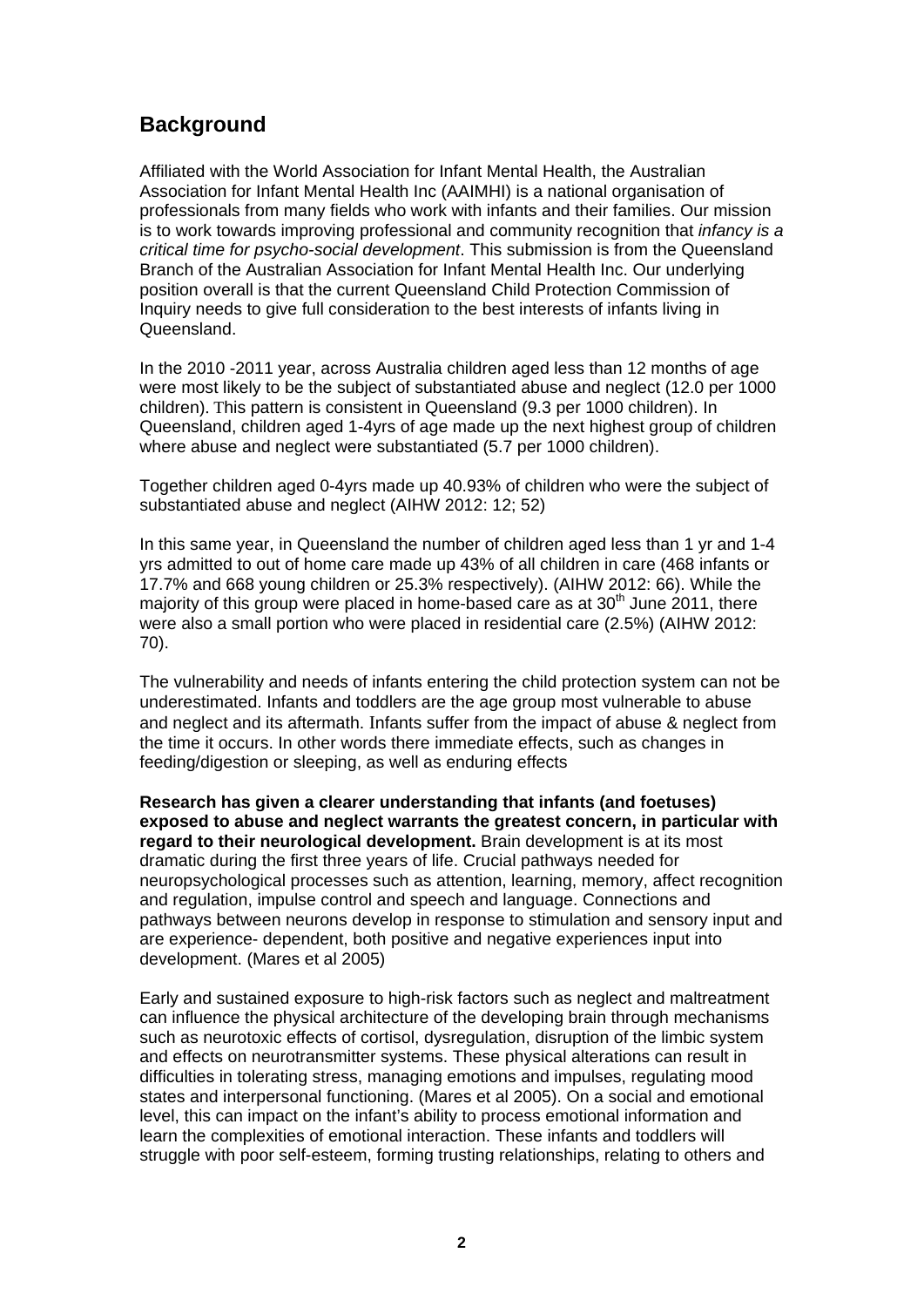development of empathy for others. (Cohen et al 2011; Shonkoff et al 2000; Mares et al 2005).

Taylor et al (2008) identified a range of pathways linking child abuse with adult physical health outcomes. These include smoking, substance abuse, overeating, high risk sexual behaviour and suicidal behaviour. Other physical health problems associated with a history of child abuse and neglect include chronic pain, gynaecological problems, irritable bowel syndrome, diabetes mellitus, arthritis, headaches, cardiovascular disease and chronic fatigue syndrome (Draper et al 2008). A study conducted by Centre for Disease Control and Prevention and Kaisers Permanente Health Appraisal Clinic in San Diego assessed associations between childhood maltreatment and later life health and wellbeing found that as the number of adverse childhood experiences increased the risk for health problems such as smoking, alcoholism, heart disease, liver disease and STD's also increased in a graded fashion. This research was further supported by a Dunedin Multidisciplinary Health and Development study which involved a 32-year prospective longitudinal study of a representative birth cohort. Findings from this study show that children exposed to adverse psychosocial experiences have enduring emotional, immune, and metabolic abnormalities that contribute to explaining their elevated risk for agerelated disease.

Relationships with caregivers are the context in which this early development occurs. **The quality of the caretaking relationship is crucial.** Sensitive care promotes growth and development. Infants and toddlers rely on their closest caregivers for security and comfort. **Those who are able to develop secure relationships are observed to be more mature and positive in their interactions with adults and peers than children who lack secure attachments (Shonkoff et al 2000). They also show a greater capacity for self-regulation, effective social interactions, self-reliance, and adaptive coping skills later in life (Goldsmith et al 2004).** 

**It is not surprising that researchers have found that approximately 82% of infants who have experienced maltreatment or abuse by their caregivers show disturbances in their attachment to their caregivers (Goldsmith et al 2004).** It is important to remember that the trauma experienced by infants may be both direct and indirect. Indirect exposure is common and may include exposure to conflict and domestic violence. **Indirect exposure to trauma can have as significant effects on the infant as direct exposure. (Mares et al 2005). These disruptions within the attachment relationship are a predictor for ongoing developmental problems, behavioural and emotional disturbances and future mental health difficulties.** 

**Research confirms that the early years present an unparalleled window of opportunity to effectively intervene with at-risk children and their families (Shonkoff et al 2000). To be effective, interventions must begin early and be designed with the characteristics and experiences of these infants, toddlers, and families in mind.** 

**Intervening in the early years can lead to significant cost savings over time through reductions in child abuse and neglect, criminal behaviour, welfare dependence, and substance abuse (Cohen et al 2011).** Solid evidence points to the negative effect or harm caused by abuse and neglect on infants and children's physical, neurological, cognitive, social and emotional development. Developmental delays are four to five times greater for abused than non-abused children and along with a higher incidence of behavioural problems and higher risk for mental health problems in later life (Osofsky 2011: 2). There is also strong evidence that the social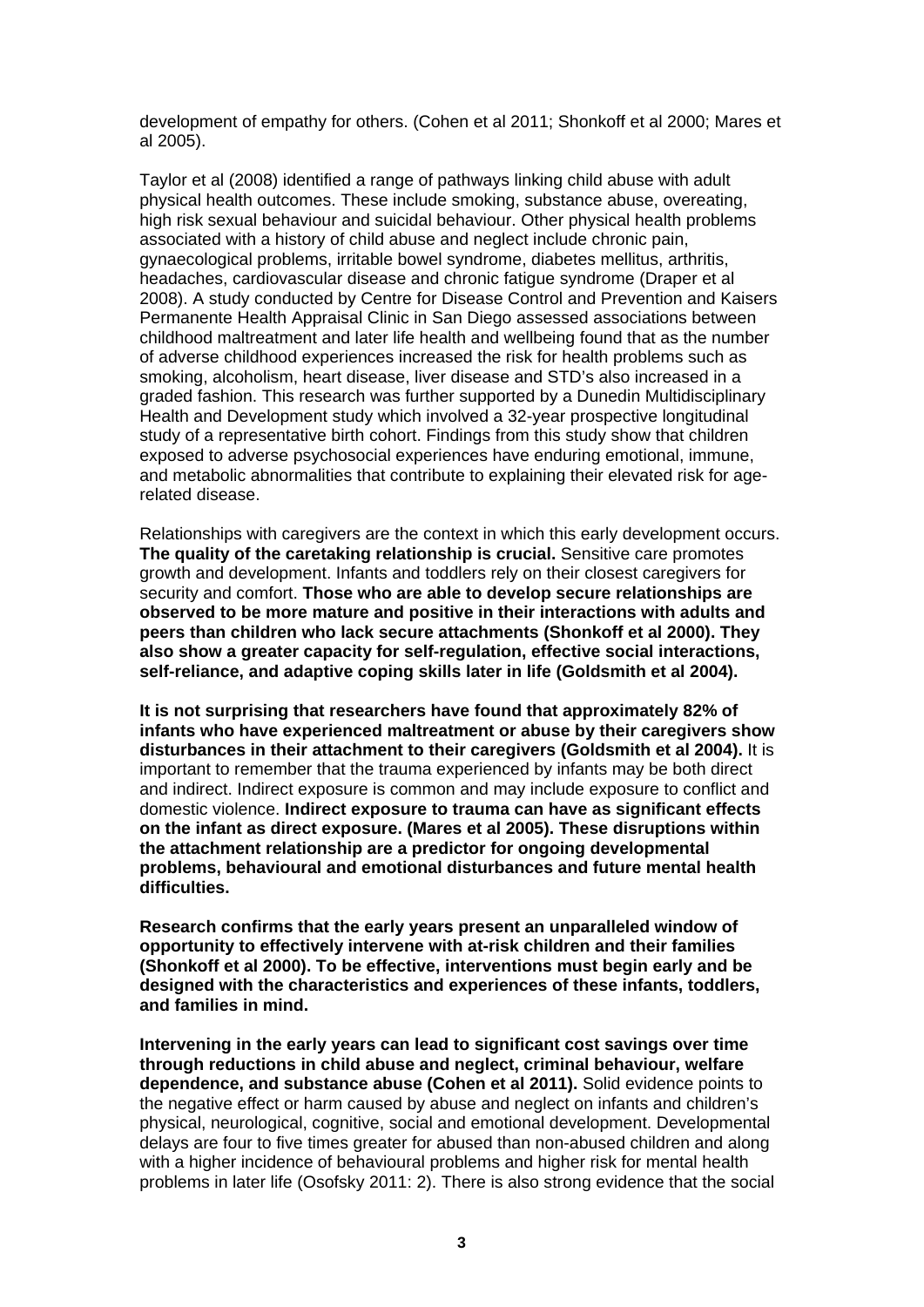and emotional consequences commence in early infancy and can continue on a trajectory throughout the development of child that results in later social, behavioural and emotional dysfunction and distress. (Osofsky 2011: 3).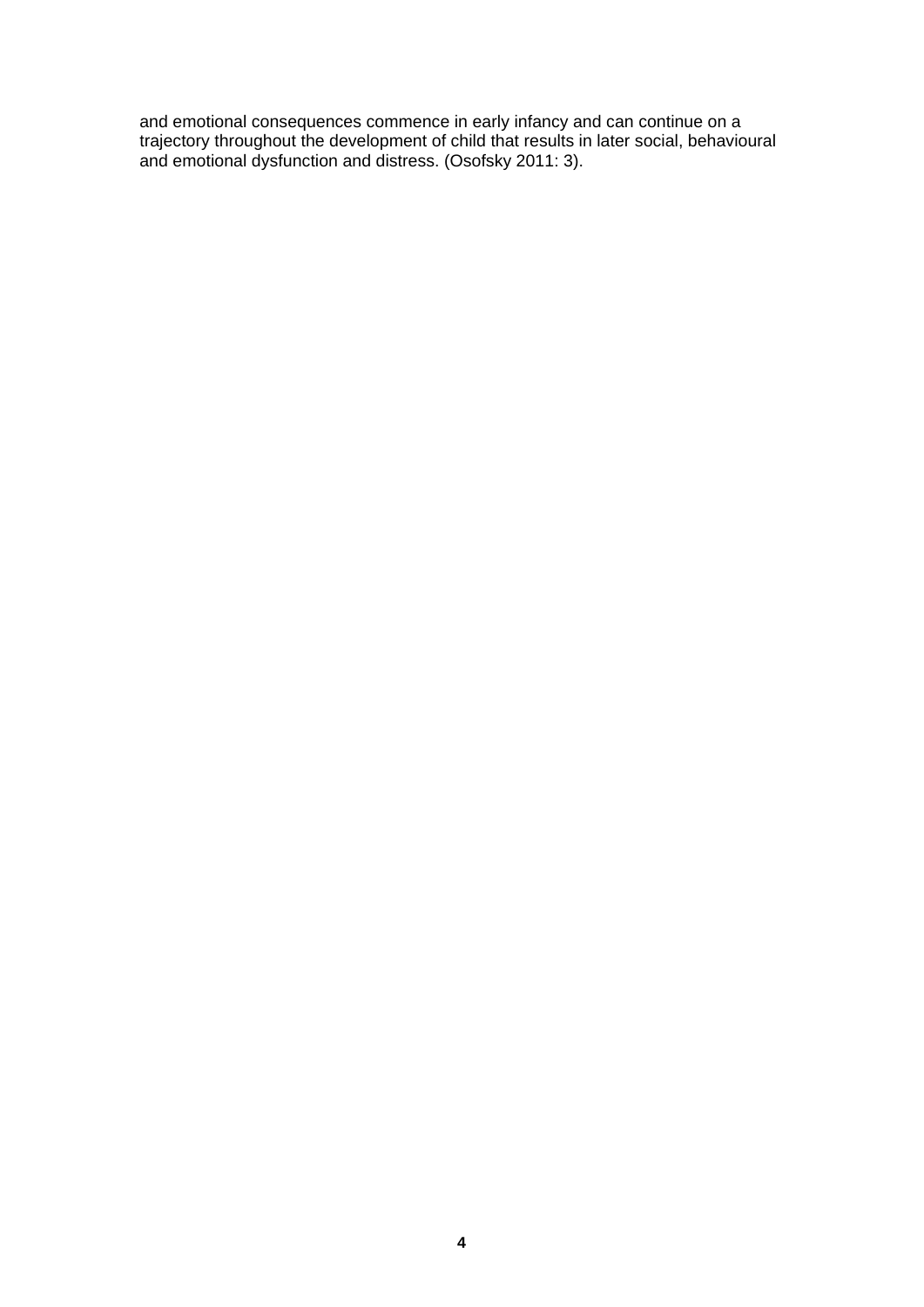**1. Reviewing the progress of implementation of the recommendations of the** *[Commission of Inquiry into Abuse](http://www.communities.qld.gov.au/resources/communityservices/community/forgotten-australians/forde-comminquiry.pdf)  [of Children in Queensland Institutions](http://www.communities.qld.gov.au/resources/communityservices/community/forgotten-australians/forde-comminquiry.pdf)* **(the Forde Inquiry) and** *[Protecting Children: An Inquiry into the Abuse of](http://www.communities.qld.gov.au/childsafety/about-us/publications/protecting-children-an-inquiry-into-abuse-of-children-in-foster-care)  [Children in Foster Care](http://www.communities.qld.gov.au/childsafety/about-us/publications/protecting-children-an-inquiry-into-abuse-of-children-in-foster-care)*

Recommendation 4 from the Commission of Inquiry into Abuse of Children in Queensland Institutions (the Forde Inquiry)

*"In real dollar terms Queensland's actual expenditure for 1997/98 was \$91.072 million, of which \$80 million was spent on child protection services. Of this amount 88.75 per cent (\$71 million) was expended on child protection intervention services, with few resources (11.25 per cent, or \$9 million) for prevention and family support services."…..* 

#### *Recommendation 4*

*That the Queensland Government increase the budget of the Department by \$103 million to permit it to meet the national average per capita welfare spending for children, and agree to maintain the increase in line with the national average. The additional resources should focus on the prevention of child abuse through supporting 'at risk' families, respite care, parenting programs and other early intervention and preventative programs for high-risk families.*

(Forde 1999: 118)

Infants, because of their particular vulnerabilities, require an immediate response to child protection reports or notifications. However, the need for tertiary level intervention such as out of home care can be reduced by a service system that values public health and a population health approach to health and disease prevention. These systems will encourage and support vulnerable families earlier, in order to be able to provide optimal outcomes for infant development. Primary preventative services such as community awareness regarding infant needs and development, ante and post – natal social and emotional health services, maternal and child health services; early child care and education and policies that support family-friendly work-place practices can help families universally and prevent difficulties arising. For some families, secondary services such as home-visiting, therapeutic and infant-sensitive adult support services can provide an additional opportunity to address presenting risks and prevent more serious difficulties (Jordan and Sketchley 2009). Given the innate vulnerability of infants and the fact that infants are the largest client group (by age) of child protection services, there is a need for services to actively address the specific needs of infants and young families at all levels. There are a number of evidence based programs overseas which target high risk families which have led to significant improvement in terms of outcomes. (For example Olds et al 1986 and 2010, Slade et al 2005).

Economically, investment in prevention will reap rewards. Taylor et al report on their research into the economic costs of child abuse and neglect. Their finding indicate that in Australia the annual cost of child abuse and neglect in 2007 (ie. the cost of abuse and neglect that occurred in 2007) was between a lower bound of close to \$3.5 billion and an upper bound of over \$5.5 billion. The best estimate of annual costs was approximately \$4.0 billion. The burden of disease adds a further \$6.7 billion to the best estimate (lower bound \$1.6 billion and upper bound \$25 billion).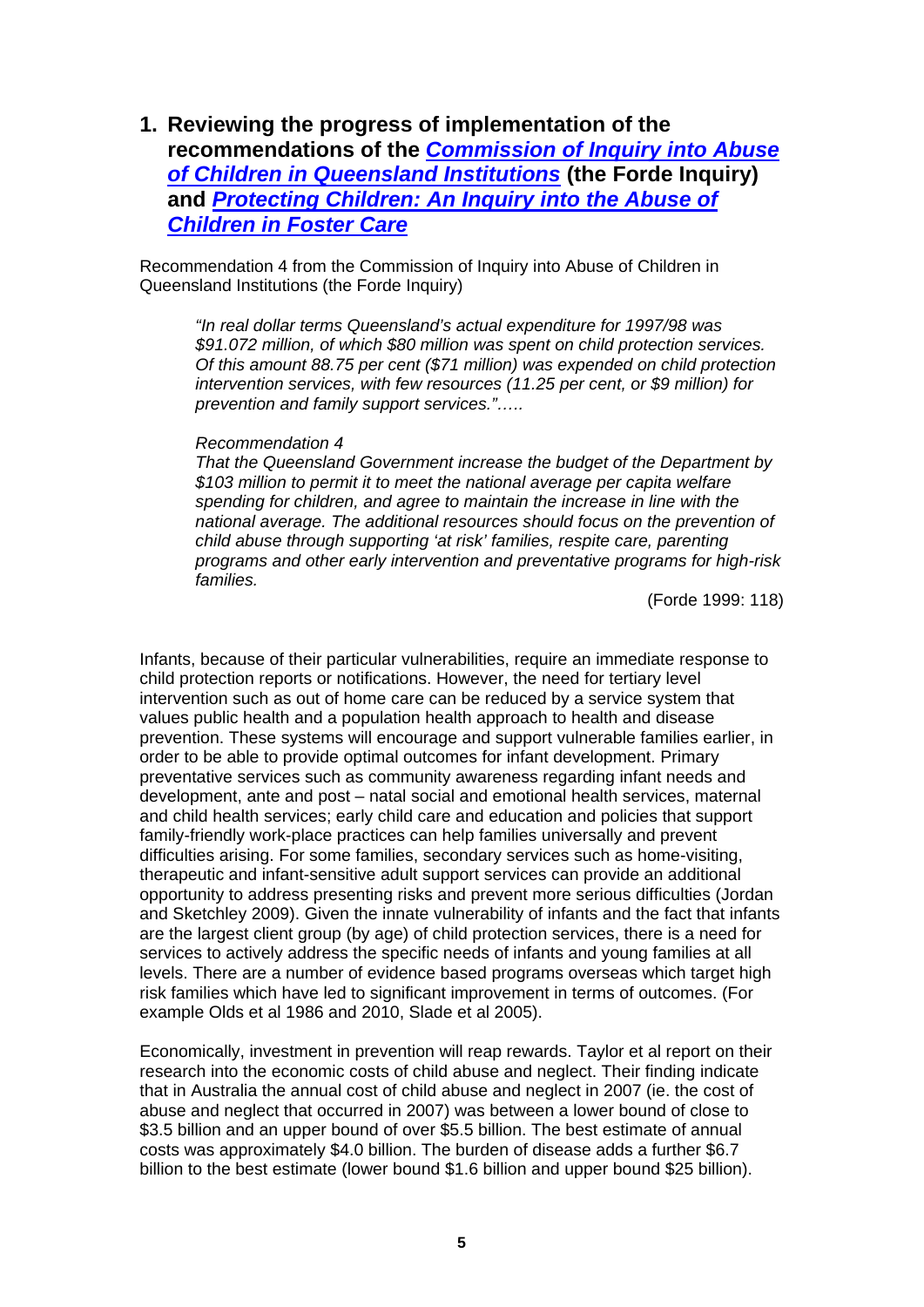(Taylor et al 2008: 135) For Queensland, this cost amounted to \$789 million dollars based on productivity losses calculated for all children abused or neglected. (Taylor et al 2008: 136).

There are also tertiary level interventions in situations where abuse or neglect has occurred. These programs are multi-faceted, multifocal and resource intensive.

Not all families/parents are amenable to early intervention, support or treatment. Some parents are not going to change in time to be an effective or safe caregiver. We have to be realistic about the capacity of some parents to change to be good enough carers in time for their infants. This can occur particularly with parents who have a childhood history of complex developmental trauma become parents and have not completed their own childhood or development or processed their trauma. The needs of infants in foster care are discussed in more detail in Section 3.

**Recommendation:** Investment in the early years of children's lives should focus on attachment-informed interventions provided to families using a public health model with primary, secondary and tertiary preventative programs in place.

**Recommendation:** Where infants are identified as being at risk of harm in the care of their parents, intensive and timely intervention with parents and their infants should be offered with clear goals for the parents to achieve in a set time frame. This should be concurrent with specialised support and intervention if necessary with the foster carer and infant. This would allow determinations to be made regarding permanency while maximising the chance of reunification if appropriate. To facilitate this:

- 1. The best interest of the infant is the deciding factor in decisions rather than a high focus mainly on re-unification.
- 2. Thorough parenting capacity assessments occur leading early on to an intervention treatment plan that is very individualized, specific, accountable and enforceable.

## **2. Reviewing Queensland legislation about the protection of children, including the** *[Child Protection Act 1999](http://www.legislation.qld.gov.au/legisltn/current/c/childprotecta99.pdf)* **and relevant parts of the** *[Commission for Children and Young](http://www.legislation.qld.gov.au/LEGISLTN/CURRENT/C/CommischildA00.pdf)  [People and Child Guardian Act 2000](http://www.legislation.qld.gov.au/LEGISLTN/CURRENT/C/CommischildA00.pdf)***;**

Under the Queensland Child Protection Act (1999), a child is defined as an individual under the age of 18 years. While this definition is easy to understand, more difficult are the definitions around *"What is harm?"* Under the Act, harm is defined as

*"any detrimental effect of a significant nature on the child's physical, psychological or emotional wellbeing."* (Part 3; Div 1 Section 9)

The emotional, behavioural and physical responses to trauma vary tremendously depending on the child's capacity to comprehend and internalise his or her experiences, both of which depend on the cognitive and emotional development of the child. An infant's experience of an event will be very different to that of a child or adolescent. Infants, due to their level of development are less able to comprehend and integrate the experiences that they have, it is for this reason that they are highly sensitive to the adults in their environment and that their reactions and behaviours resonate with those of their caregivers.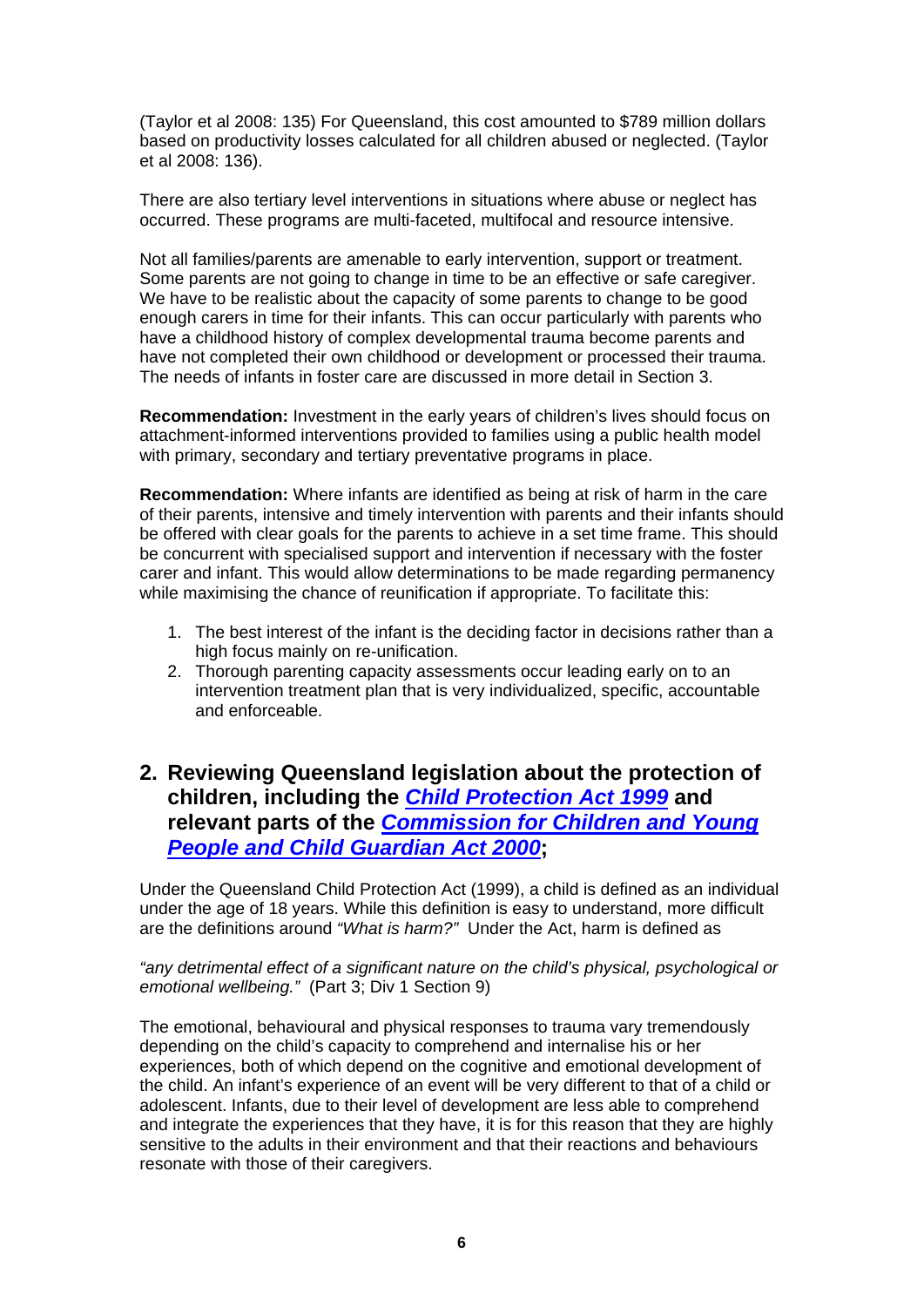Dissociation refers to the neurologically based protective mechanism of withdrawal or distancing from a traumatic experience. Infants and the young of many species are known to respond to trauma with a dissociative response (Mares et al 2011). Infants exposed to traumatic experiences may become emotionally flat, withdrawn, unresponsive and interact poorly. (Mares et al 2011). On many occasions within a out of home care situation, infants seen to be playing quietly or not reacting to a situation may be seen as "resilient" and not affected by the trauma occurring around them. This interpretation of their behaviour fails to recognise that a quiet or withdrawn infant is an infant at risk.

For infants entering the Queensland Child Protection system, the current definition of 'harm' provided by the Act is open to wide interpretation. Legal definitions of a child in 'need of protection' set the legal threshold at which sub-optimal parenting or circumstances become abuse or neglect. With the current legal definitions being open to varying interpretations, infants are reliant on Child Safety Officers having adequate knowledge and skills to be able to make this decision. Consideration not only needs to focus on the current implications of abuse and neglect but also the long term implications for infants experiencing trauma. Without additional support for Child Safety Officers, the documentation available does not adequately support an informed decision to be made about whether or not an infant is in need of protection.

Domestic violence can negatively impact on mother-infant relationships. Research indicates that the risk of domestic violence increases for women during pregnancy and following a birth (Taft 2002). Furthermore, women with children are three times more likely to be subjected to domestic violence than childless women (Humphreys 2007a).When affected by domestic violence; a mother may have difficulty empathising with or delighting in her infant, or be unable to provide her infant with a secure base or a safe haven. Research shows that domestic violence is known to directly compromise infant mental health and wellbeing. Living with domestic violence impacts the infant's development with social, emotional and behavioural consequences. (Buchanan 2008)

Emotional maltreatment is not easily defined and delimited. Overseas jurisdictions have considered the following parameters:

- 1. Whether the parenting leads to actual harm or whether it puts child at risk of emotional harm
- 2. Giving specific examples of indications of emotional harm e.g.:severe anxiety, depression, withdrawal, self-destructive behaviour, or aggressive behaviour towards others, or any other severe behaviour that is consistent with the child having suffered emotional harm
- 3. Defining actual parenting behaviours that are considered emotionally maltreating, including indifference, denigration, emotional rejection, isolation, threat.
- 4. Specifically naming interpersonal violence, including domestic violence, as causing emotional harm. (Trocméa et al 2011)

**Recommendation:** Clear definitions and descriptions of what constitutes harm in infancy, in particular emotional harm and neglect, should be included in the Act to ensure Child Safety Officers have a clearly defined reference point for assessment and recommendation.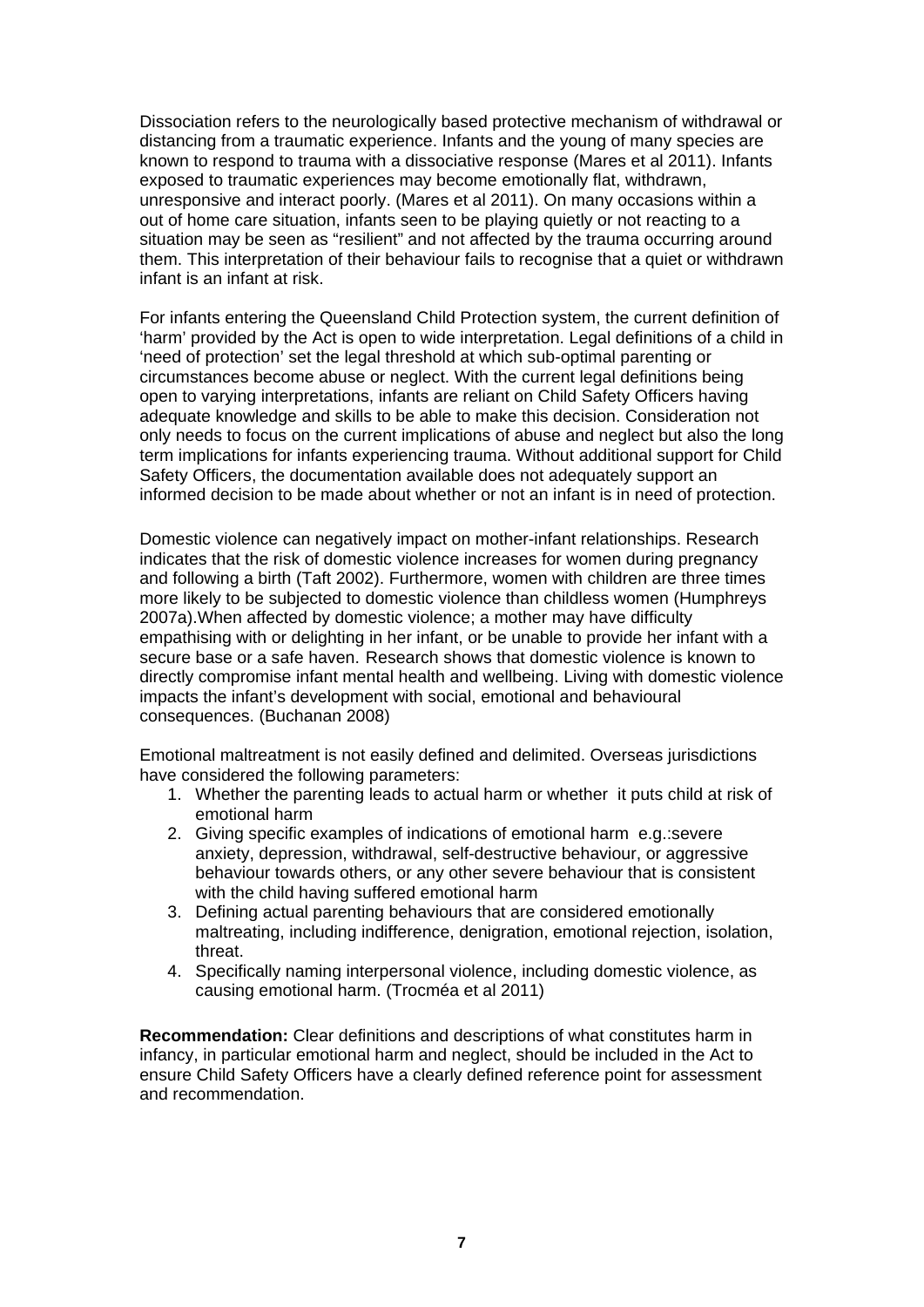## **3. Reviewing the effectiveness of Queensland's current child protection system**

### **a. Infant focussed Workforce Development for Child Safety Officers**

The effectiveness of the Child Protection system is dependent upon an adequate number of appropriately trained staff. The complexity of families involved within the child protection system suggests the need to provide staff with continuing education programs, clinical supervision and other appropriate staff support mechanisms.

The ensure appropriate staff are employed the child protection services use of evidence-based recruitment and retention strategies such as providing clinical placements for undergraduate students, including entry-level positions, encouraging rotations of staff from other areas of the child protection system and supporting education, clinical supervision and research opportunities.

The development and implementation of a Workforce Development Framework focussed on infant wellbeing can

- create a shared understanding and common 'language' around the importance of the experiences infants have during the early years of development (including during the in utero period).
- enhance workforce capacity by providing ongoing education, training, professional development, supervision and support to child protection service providers.
- **•** establish a sustainable system of care and protection.

Ongoing workforce development is required to support Child Safety Officers develop the ability to understand and define the concept of harm for infants and toddlers.

**Recommendation:** Development and implementation of a workforce development framework focussed on perinatal and infant mental health which will aim to create a shared understanding and common 'language' and provide the basis for supporting ongoing education, training, mentoring, supervision and staff support.

#### **b. Intensive support for foster parents to provide attachment informed developmentally appropriate therapeutic placements**

It is well documented that there is a dire shortage of foster carers in Queensland. Foster carers, both kinship and non-relative take up the role for a range of reasons. They also bring with them a range of experiences and skills. There are many challenges for foster carers including navigating medical, educational and mental health systems; negotiating the child protection system; addressing developmental, behavioural and psychological problems that the children are experiencing and managing the general demands of being a foster carer (Heller; Smyke and Boris: 2002).

For infants, negative foster care experiences may extend and compound the negative effects of the experiences that lead them to enter out of home care. Separation from parents, sometimes sudden and usually traumatic, coupled with the difficult experiences that may have precipitated out-of-home placement, can leave infants and toddlers dramatically impaired in their emotional, social, physical, and cognitive development (Lieberman and Van Horn: 2007). Research evidence demonstrates that infants require the commitment of foster carers to establish an attachment relationship with them in order to thrive (Jordan and Sketchley 2009). In a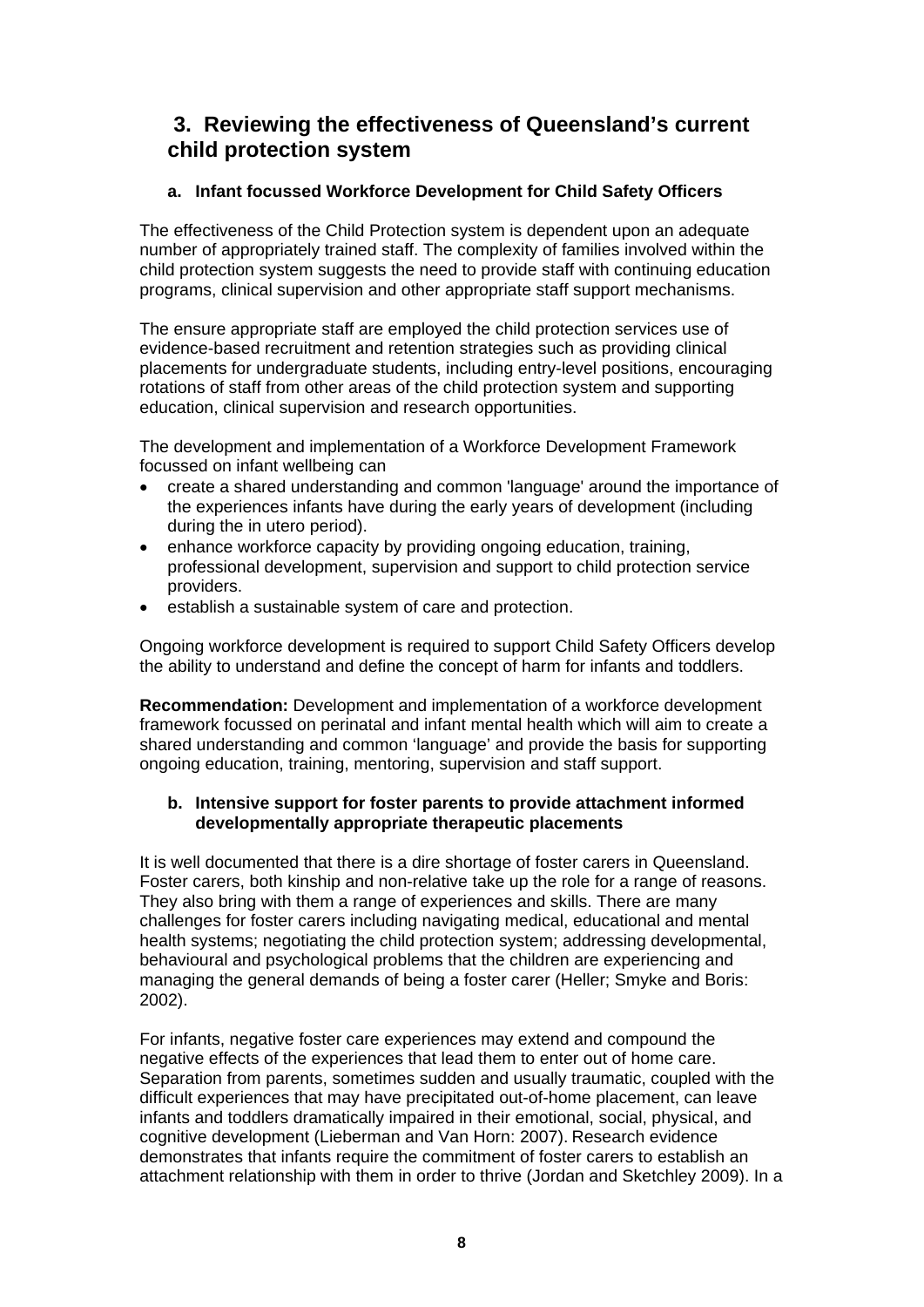study of 84 caregiver–child dyads, it was found that commitment (defined as the extent to which the carer had a strong emotional investment in and was motivated to have an enduring relationship with a particular child) was the strongest predictor of placement stability (Dozier & Lindhiem: 2006 in Jordan and Sketchley 2009).

It is important to recognise that infants are acutely sensitive to the adults in their environment; they look to them in order to make sense of and understand their experiences. Early experiences take place in relationships; infants rely on their closest caregivers for security and comfort. Supporting responsive, secure bonds between infants and their foster carer is critical. For infants in out of home care, this means ensuring a stable placement in which foster carers are trained and supported to promote the infant's ongoing social, emotional, physical and psychological development. It is therefore vital that in order to support infants in out of home care, that the system provides intensive support to foster parents. This in turn will enable them to provide an attachment informed, developmentally therapeutic environment in which infants can recover from the trauma that they have experienced through abuse and neglect.

The importance of a high-quality of attachment relationship on an infant's development has a strong evidence base over many decades of developmental research. This knowledge should inform the design and implementation of out of home care for infants and young children (Zeanah et al 2011).

An infant's attachment relationship with different caregivers will vary dependent on the kinds of experiences that they have with each caregiver. An attachment relationship with one caregiver may be of high quality, while with another the quality may be somewhat lower. Infants and young children need caregivers to behave in nurturing and sensitive ways while committing to them as individuals in order to develop a secure and healthy attachment relationship. It is through experiences in relationships that infants and young children develop expectations about the dependability of attachment figures to provide comfort, support, nurturance and protection when it is needed. These expectations and experiences affect how children respond and behave in close relationships both now and in the future. For infants and young children in out of home care as a result of abuse, neglect and negative relational experiences, special efforts are needed to help facilitate the development of secure attachment experiences with their foster carers. (Zeanah et al 2011) Ordinary good enough care as provided by foster parents with their own children is likely to be insufficient with this population of children, particularly in infancy where their cues may be so difficult to read or interpret (Dozier et al, 2002)

**Recommendation:** Development and implementation of a foster carer's education framework focussed on infant mental health which will aim to create a shared understanding and common 'language' and provide the basis to create specialised attachment informed out of home care for infants.

**Recommendation:** Out of home care should be child-centred with an infant's need to form an attachment relationship with a primary caregiver as critical. Care should be informed by attachment principles and evidence-based knowledge including the importance of foster carers as primary attachment figures, stability of placement to allow such attachments to form, and training and support of foster carers to provide the specialised care these children need.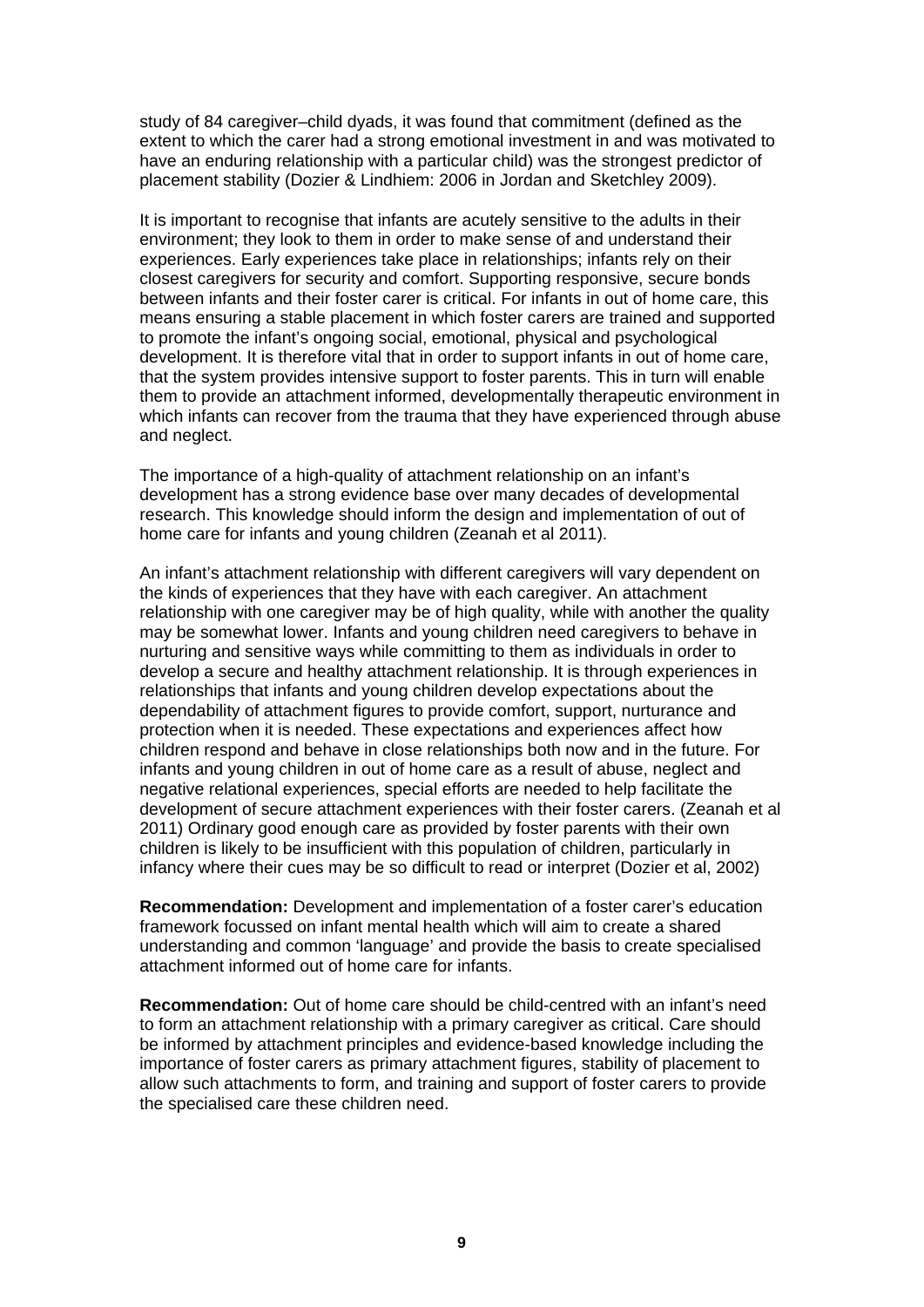#### **c. Permanency for infants**

Multiple moves while in foster care are a particular concern for infants and toddlers. When a baby faces a change in placement, fragile new relationships with foster parents are severed, reinforcing feelings of abandonment and distrust. Even very young babies grieve when their relationships are disrupted, and this sadness adversely affects their development (Cohen et al 2011). In Australia, recent analysis suggests that nationally, at 30 June 2011, around four in five children (82%) had been in their current out-of-home care placements for more than 1 year (AIHW 2012: 33). Analysis of the age and number of moves that a child has had during out of home care was not provided in this report. Qualitative data does indicate, that in Queensland, while infants may not experience as many moves as older children, there is still small percentage of very young children shifting from home to home. These multiple moves place children at an increased risk for poor outcomes with regard to social–emotional health and the ability to develop secure healthy attachments (Gauthier et al 2004).

When harm persists and an infant or young child is removed, developmentally informed foster care is the goal (Zeanah, Shauffer & Dozier, 2011):

- Children's needs for forming attachments to caregivers seen as critical.
- The foster parent must become the primary attachment figure for the young child. This requires substantial emotional investment in the child by the foster parent.
- Special training may be required to assist foster parents in learning how to respond effectively to challenging behaviours and to help them become more securely attached.
- Stability of placements must be valued and maintained.
- Visits between biological parents and young children should be seen as collaborations between biological parents, foster parents and child protection. Foster parents should be present if possible. Biological parents may need support as they face the realization that their child is attached to someone else.
- Transitions gradually build attachments to the new caregivers and maintain contact with the former caregivers even after transition, when possible.

Research around the positive effect of secure attachment relationships has demonstrated the importance of an infant's need for security, sensitive care and continuity in order to develop to their full potential. The need for sensitive, attuned care and a stable relationship is especially crucial for infants who have experienced abuse and neglect.

Research supports permanency planning for infants and children in the child protection system. Development during infancy lays the foundation for the child's future. As described by Bemporad "infants can't wait" (1995), meaning that infant development is such a critical time that to leave an infant in a high-risk environment in which the parent is unwilling or unable to provide adequate care and support condemns the infant to a range of potential difficulties throughout their lifetime.

Behavioural outcomes of infants who have been left too long in high-risk situations can include

- Attachment disruption, distortion and disorder
- Externalising behaviour problems
- Chronic depression or anxiety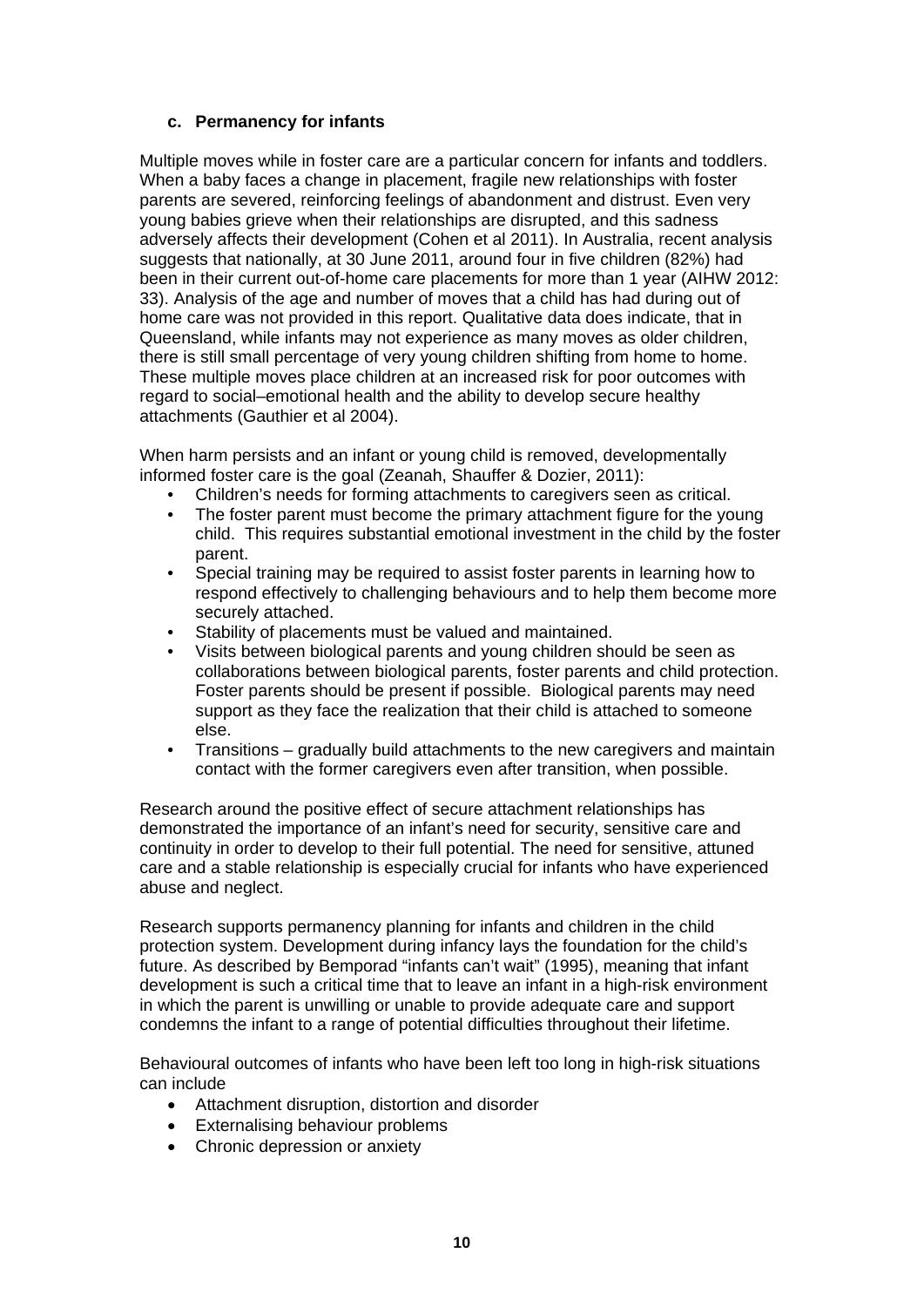Failure to meet physical, cognitive and emotional developmental milestones. (Mares et al 2005)

It is a common misunderstanding that infants are adaptable and can manage moves from one foster carer to another, or can manage moves between home and foster care during times when reunification is trialled. The disruption of relationships constitutes a severe trauma that reinforces feelings of abandonment and can trigger short term reactions such as anxiety, clinginess, regression of development, behavioural changes, angry outbursts (Jordan and Sketchley 2009). These experiences are cumulative, so with each move, infants experience more difficulty in managing the transition. Transitions are experienced as a loss for the infant and their capacity to adapt and adjust and start to develop new trusting relationships is compromised (Jordan and Sketchley 2009).

As an opportunity to ensure stability for infants in out of home care, reduce the number of placements and avoid the negative implications of multiple moves and transitions it is argued that child protection services should engage in timely concurrent planning for permanency rather than planning in a sequential manner while parents attempt to address their difficulties in providing "good enough" care (Jordan and Sketchley 2009).

When considering the needs of infants in the child protection system looking through the dual lens of attachment & trauma is relevant. In practice this is particularly relevant to contact visits with biological parents.If a parent has been abusive to an infant and the infant is traumatized then contact with the abuser is likely to be terrifying/re-traumatizing for the infant. Contact should not be regarded as a right in such circumstances. It should occur based on the best interests of the child which in turn is based on assessment.

**Recommendation:** Permanence in placement for infants entering out of home care should be promoted through concurrent permanency planning and expedited permanency hearings.

**Recommendation:** Visits between biological parents and young children should be seen as collaborations between biological parents, foster parents and child protection. Foster parents should be present if possible to provide support for the infant in needed.

## **3. Reviewing the effectiveness of the monitoring, investigation, oversight and complaint mechanisms for the child protection system and identification of ways to improve oversight of and public confidence in the child protection system**

#### **Data and Research**

Over time, child protection policy and practice have not been well informed by research. An important first step in ensuring developmentally appropriate care for infants and toddlers in the child protection system is learning more about who they are, where they are, what their needs are, and how those needs are currently addressed and can be better addressed by the system. Staff and others respond when they see the data and research outcomes. Such data and research are essential to shaping appropriate services and support for these children and their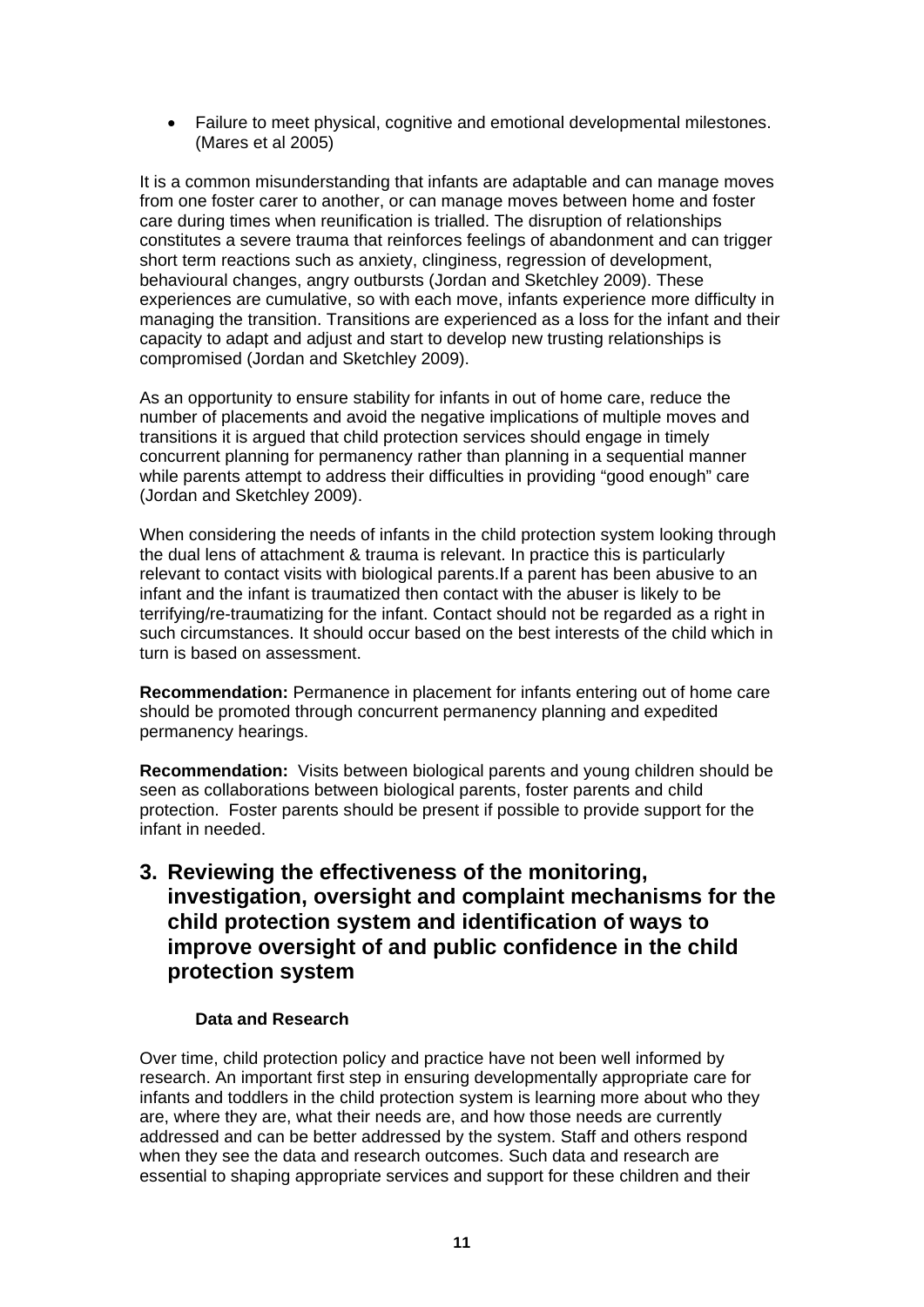families. The needs of infants and toddlers must take priority in child protection administration systems. (Cohen et al 2011)

One of the difficulties in comparing child abuse and neglect reports is that statistics are rarely presented with enough detail. Collecting data that is accurate, useful, timely and detailed also allows for a data surveillance system to be utilised. The purpose of a child maltreatment surveillance system is to provide data on a timely basis in order to inform all interested stakeholders about trends and risks impacting children and families. An effective identification system provides the ability to develop the tools to make strategic funding decisions and target interventions. (Fallona et al 2010)

Successful reform and improvement of child protection services requires strategies to enhance the capacity of the child protection service system to make greater use of research findings to create an evidence-based response to infants (and children) that enter the child protection system. Data collection that is designed to support appropriate planning, program development and implementation for the needs of infants, toddlers, and their families known to the child protection system is needed.

**Recommendation**: Development and implementation of an evaluation and research framework within the Child Protection system which can be used to evaluate service development initiatives as well as actively support systems to coordinate, support and transfer knowledge about infant needs within the child protection system.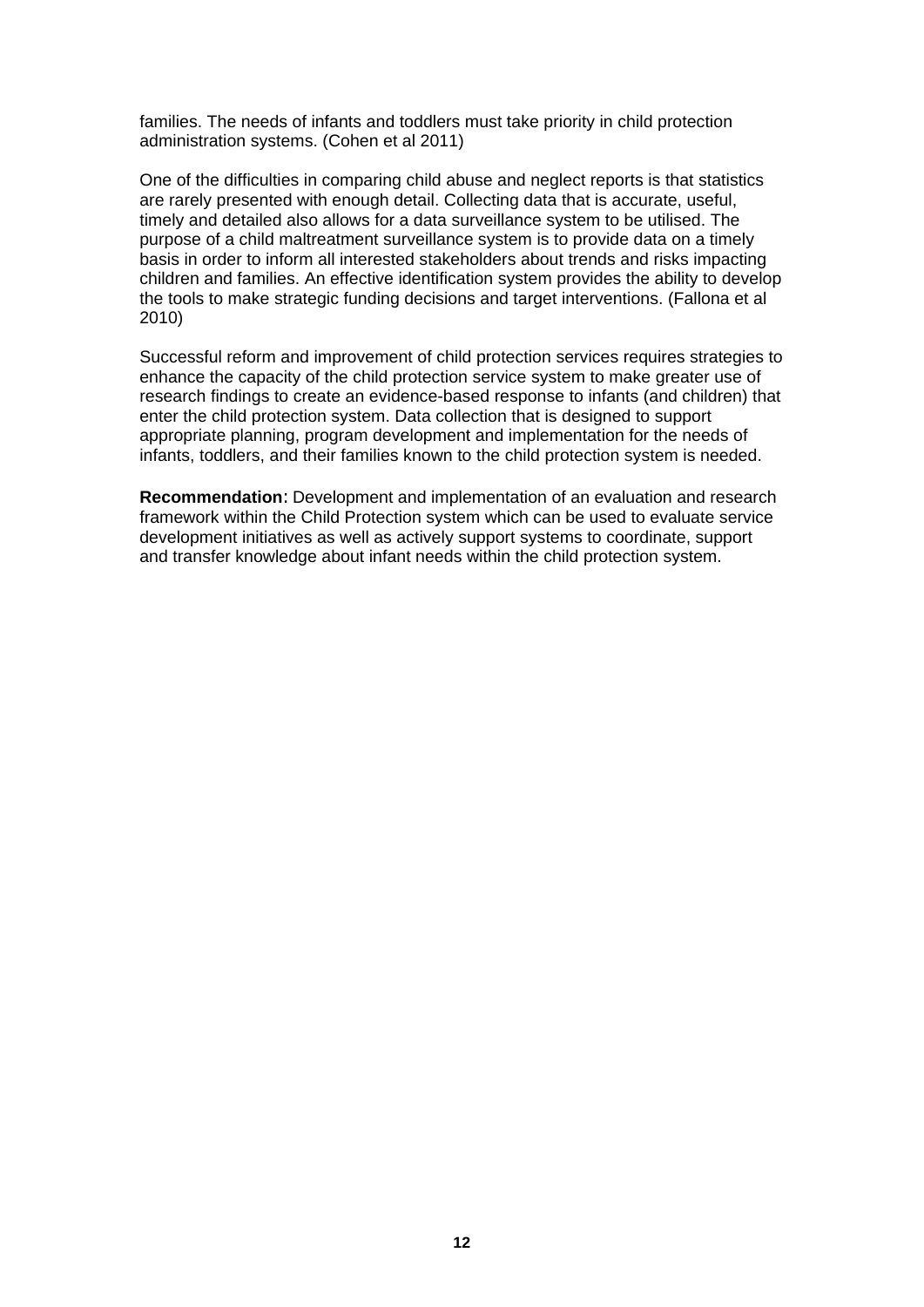## **Bibliography**

Australian Institute of Health and Welfare (2012) Child protection Australia 2010–11. Child Welfare series no. 53. Cat. no. CWS 41. Canberra: AIHW.

Bemporad. S (1995) Babies can't wait: Infants and Toddlers in the Child Protection system in *The Signal* Vol. 3 no. 3, pp.1-4.

Buchanan. F (2008) Mother and Infant Attachment Theory and Domestic Violence: Crossing the Divide. Stakeholder Paper 5. Australian Domestic and Family Violence Clearinghouse, Sydney.

Cohen. J; Cole. P and Szrom. J (2011) A Call to action on behalf of Maltreated Infants and Toddlers. Zero to Three Policy Centre.

Dozier, M., & Lindhiem, O. (2006). This is my child: Differences among foster parents in commitment to their young children. *Child Maltreatment*, *11*(4), 338–345.

Draper B, Pfaff J, Pirkis J, Snowdon J, Lautenschlager N, Wilson I, Almeida O, for the Depression and Early Prevention of Suicide in General Practice Study (2008) Long-Term Effects of Childhood Abuse on the Quality of Life and Health of Older People: Results from the Depression and Early Prevention of Suicide in General Practice Project, J Am Geriatr Soc 56:262 271.

Fallona,B., Trocméb,N., Flukec, J., MacLaurind, B., Tonmyre, L.,Yuanf, Y. Methodological challenges in measuring child maltreatment. Child Abuse & Neglect 34 (2010) 70–79

Gauthier. Y, Fortin. G, and Jéliu. G, "Clinical Application of Attachment Theory in Permanency Planning for Children in Foster Care: The Importance of Continuity of Care." *Infant Mental Health Journal* Vol. 25, no. 4 (2004): 379–397.

Goldsmith. D, Oppenheim. D and Wanlass. J, "Separation and Reunification: Using Attachment Theory and Research to Inform Decisions Affecting the Placements of Children in Foster Care." *Juvenile and Family Court Journal* 55, no. 2 (2004): 1–13.

Heller, Smyke and Boris (2002) Very Young Foster Children and Foster Families: Clinical Challenges and Interventions in *Infant Mental Health Journal* Vol. 23, No. 5, pp. 555-575

Holzer, P and Bromfield, L (2010) Australian legal definitions: When is a child in need of protection? National Child Protection Clearinghouse ISSN 1448-9112 (Online) [www.aifs.gov.au](http://www.aifs.gov.au/)

Humphreys, CF 2007a, *Domestic violence and child protection: challenging directions for practice*, Issues Paper 13, Australian Domestic and Family Violence Clearinghouse, Sydney

Jack Shonkoff, interviewed in *Helping Babies from the Bench: Using the Science of Early Childhood Development in Court*. Washington, DC: ZERO TO THREE, 2007.

Jones Harden. B, *Infants in the Child Welfare System: A Developmental Framework for Policy and Practice.* Washington, DC: ZERO TO THREE, 2007.